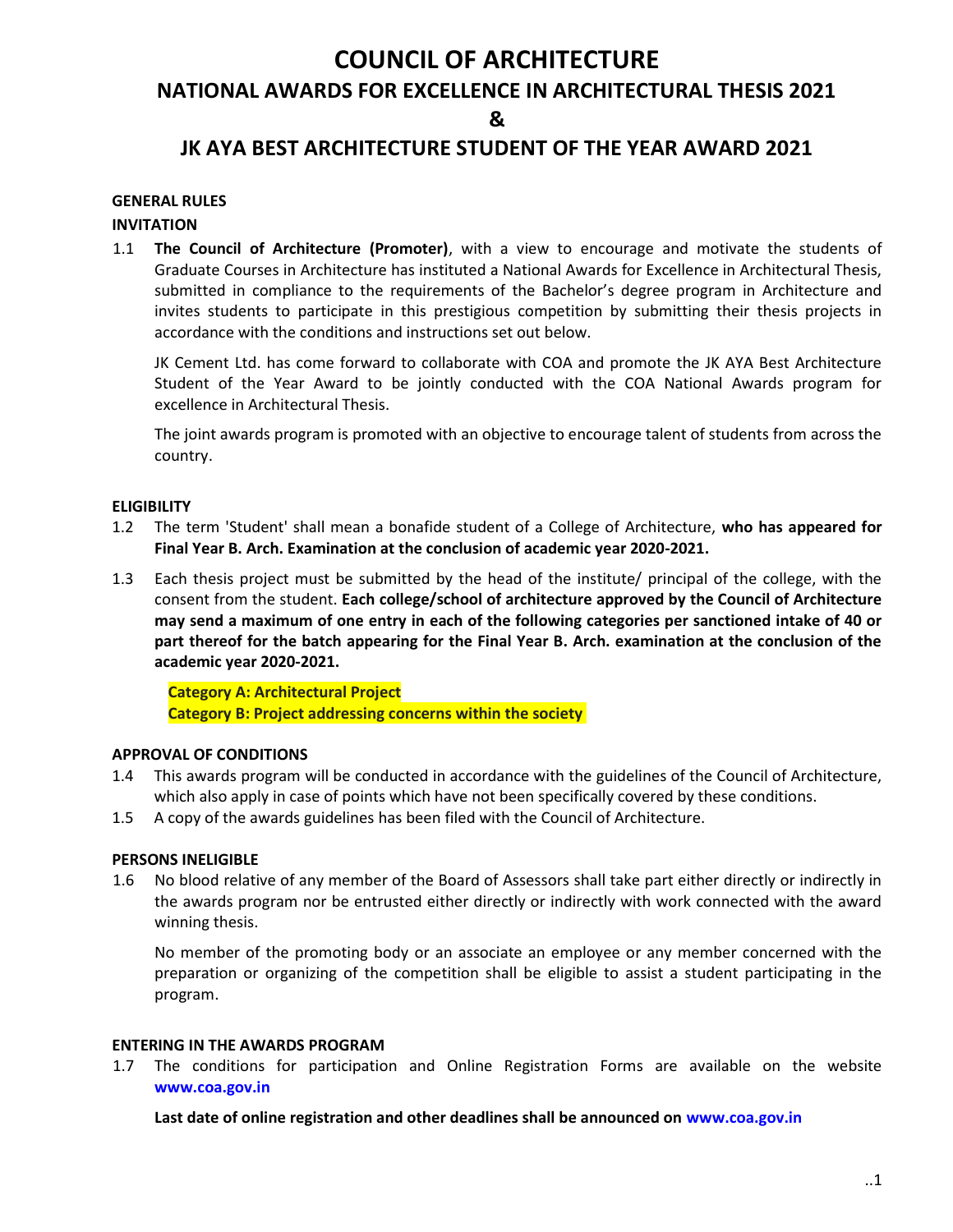The complete set of registration forms (Registration Form and Declaration Forms) duly filled in and completed in all respects should be sent, in original, together with a DVD (as prescribed), to Director, COA-TRC, Pune, through Principal / HOD, by registered speed post or forwarding agent to reach the given address before the declared deadline. No registration fee is charged.

Each thesis project received as an entry for the awards programme shall be allocated a code number by the Promoter and the author shall be duly informed of the same via e-mail not later than the declared deadline.

#### BOARD OF ASSESSORS

1.8 The members for Zonal Jury shall be appointed on the Board of Assessors to advise on the conduct of the awards program, adjudicate on the thesis projects submitted and make the award. The appointments shall be made by the promoter from amongst the eminent architects.

Of the three members for the national jury, two members shall be appointed by the promoter and one member shall be appointed by JK Cement Ltd. from amongst eminent architects.

### **ADVISERS**

1.9 If necessary, the Board of Assessors may consult the promoter of the awards program. The promoter may be consulted on any aspect of the competition. The promoter and his representative/s may remain available during the judging to give advice on various aspects of the awards program when invited to do so.

#### PRIZES AND MENTIONS

1.10 The promoter undertakes to accept the decisions and the awards of the Board of Assessors and pay the following awards.

#### At each Zonal Event:

A. Architectural Project

- 1. To the author of the best thesis projects Rs 10,000 /- + Book + Certificate each
- 2. To the authors of the next Four thesis projects Rs 5,000  $/$  + Book + Certificate each

B. Project addressing concerns within the society

- 1. To the author of the best thesis projects Rs 10,000 /- + Book + Certificate each
- 2. To the authors of the next Four thesis projects Rs 5,000  $/$  + Book + Certificate each

#### At the National Event:

#### A. Architectural Project

- 1. To the authors of the best Two thesis projects Rs. 75,000.00/- + Certificate each
- 2. To the authors of the next Three thesis projects Rs. 20,000.00/- + Certificate each

B. Project addressing concerns within the society

1. To the authors of the best Two thesis projects - Rs. 75,000.00/- + Certificate each

2. To the authors of the next Three thesis projects - Rs. 20,000.00/- + Certificate each

The awards mentioned above shall have two components - Cash & Books for all winners and Crossword Voucher only for best four.

#### At the National Event:

1.To the author of the thesis project selected for JK AYA Best Architecture Student of the Year Award - Rs. 25,000/-, Trophy and citation. (by J.K.Cement Ltd.)

#### SUBMISSION OF DOCUMENTATION PROJECTS

- 1.11 Submission of the thesis projects implies acceptance of the awards program conditions. Participants are advised to retain copies of the material submitted.
- 1.12 No symbol, motto or distinguishing mark will be placed on any part of the submitted panel, presentation except the title of the project.
- 1.13 Each participant must be prepared to satisfy the Board of Assessors that he is the bonafide author of the thesis project he has submitted.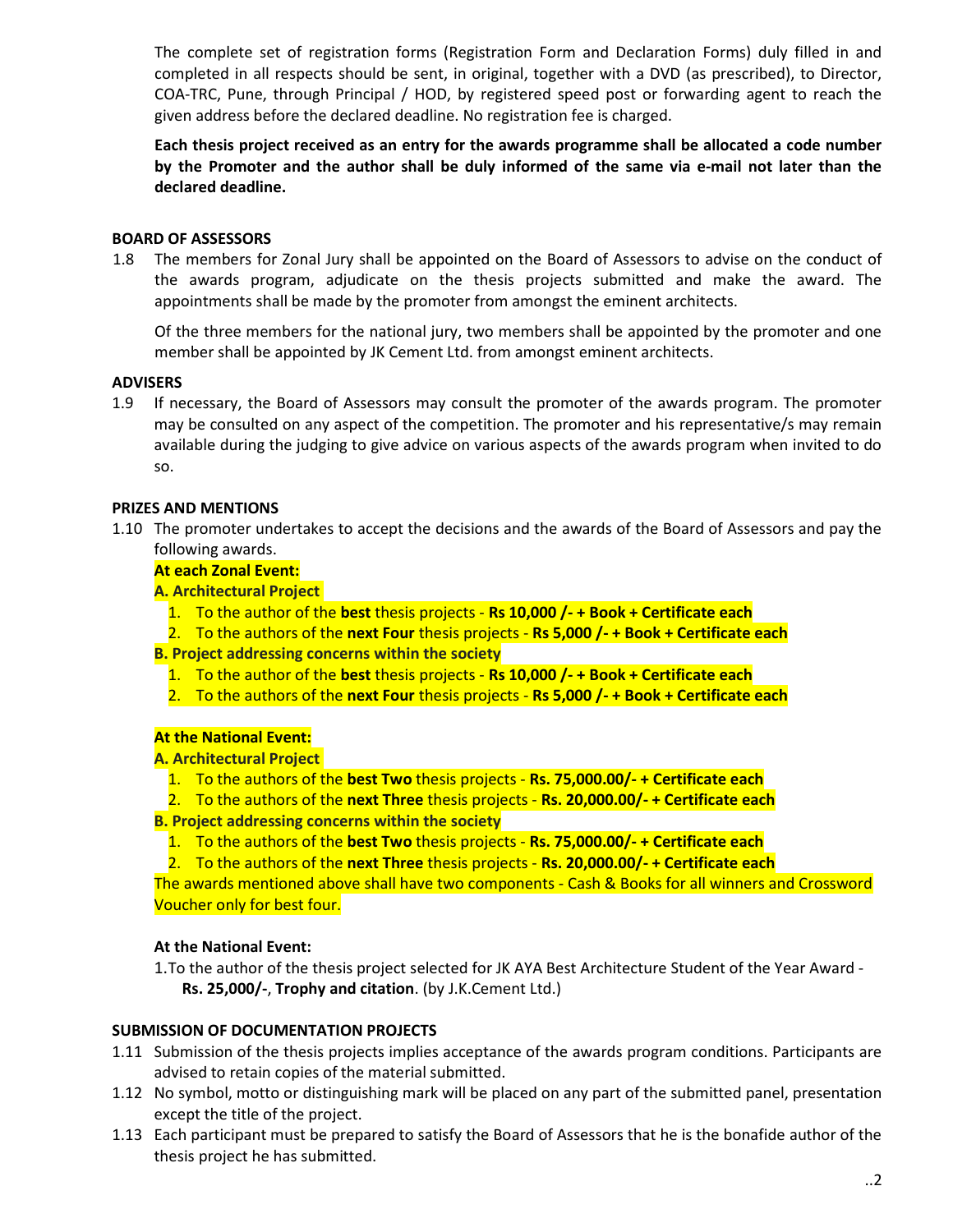1.14 Submission/uploading of registration forms, declaration forms, drawing panels, presentation, not later than declared deadline.

### INSURANCE OF THESIS PROJECT

Each participant is responsible for insuring his entry against loss, damage, or non-delivery up to the time of its receipt at the address given on the website www.coa.gov.in

### JUDGING PROCEDURE

- 1.15 The promoter will place a secretariat at the disposal of the Board of Assessors to minute their meetings and record their decisions.
- 1.16 The deliberations of the Board of Assessors will be secret. No member of the Board or Technical Adviser or member of the promoter's staff or competition secretariat may disclose any details of the competitions, deliberations, or decisions.

#### The decisions of the Board of Assessors are final and binding on the promoter.

- 1.17 The judging of the entries is scheduled to take place in three stages as listed below
	- The awards at the zonal and national levels shall be in two categories:
		- A. Architectural Project
			- 5 projects to be shortlisted for presentation at each zone
				- 1 project from each zone to be selected for presentation at the national jury
			- 2 projects to be awarded as the best among the five presented at the national jury
		- B. Project addressing concerns within the society 5 projects to be shortlisted for presentation at each zone 1 project from each zone to be selected for presentation at the national jury 2 projects to be awarded as the best among the five presented at the national jury

#### Stage1 (Short listing)

A team of three assessors will short list ten thesis projects (five in each category) for stage 1B assessment. The code numbers of the shortlisted thesis projects will be announced and communicated to the participants by a draw of lots, before each assessment at Stage 1B after commencement as per the procedure stated below.

The board of assessors may at its discretion select two entries as standby, (to be listed in order of merit), in addition to the shortlisted ten, code numbers of whom will be listed and kept in a separate. Standby entries may be announced only if authors of any of the ten shortlisted entries are not present at the jury, and only after presentations of other shortlisted participants are complete.

#### Stage 1B (Zonal Jury)

Authors of the ten short listed thesis projects (five in each category) shall make an audio visual presentation to members of Jury (Assessors) in a public jury attended by eminent citizen, public and students, held on the given date. Each participant must make the presentation himself/herself.

The promoter or his representative will announce code numbers of the shortlisted projects 30 minutes before commencement of first presentation and by draw of lots, the sequence of first presentation will be decided and announced. At the beginning of the first presentation, code number of the second presenter will be announced. At the end of first presentation code number of the third presenter will be announced, and at the end of the second presentation code number of fourth presenter will be announced and so on. Each participating student will be given a minimum of 20 minutes & maximum of 30 minutes for the entire Jury. It will consist of maximum of 15 minutes for the presentation on screen & 15-20 minutes for the question-answers.

Two thesis projects (one in each category) from each zonal jury will be selected for National Jury. These awards will be declared in the evening after completing all presentations.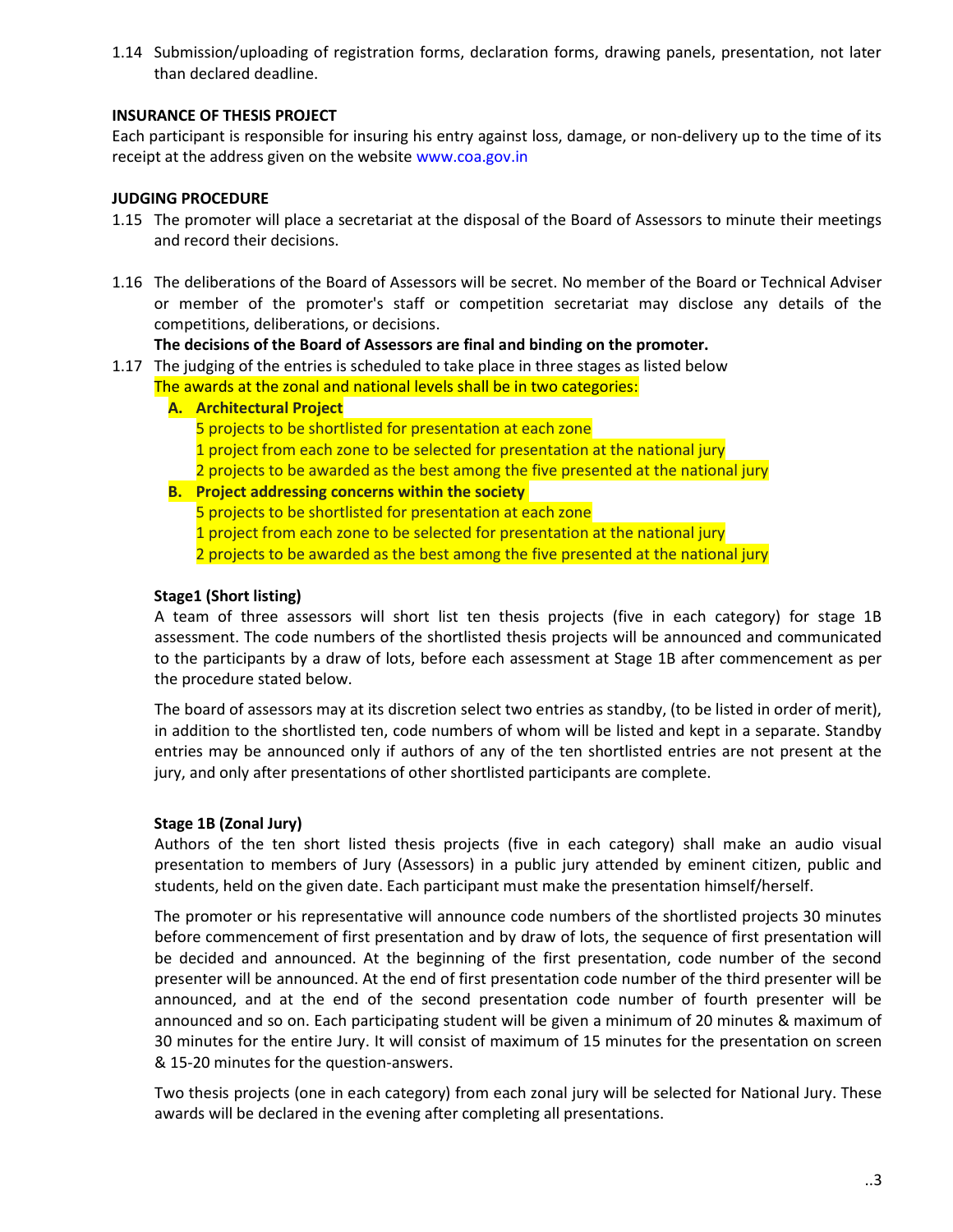## Stage 2 (National Jury)

Authors of the ten selected thesis projects (two from each zone) shall make an audio-visual presentation to members of Jury (Assessors) in a public jury attended by eminent citizen, public and students, held on the date of the Final Jury. The participants must make the presentation himself/herself. The sequence of presentation at the National Jury will be announced in a manner similar to that of the Zonal Jury. Each participating student will be given a minimum of 20 minutes & maximum of 30 minutes for the entire Jury. It will consist of maximum of 15 minutes for the presentation on screen & 15-20 minutes for the question-answers.

- 1.18 The promoter will announce the COA National Awards for Excellence in Architectural Thesis and JK AYA Best Architecture Student of the Year Award, after completion of presentations, on the declared date.
- 1.19 A copy of the report of the Board of Assessors will be made accessible for inspection to participants at the same time as the Board's award is made public.

## DISQUALIFICATION

- 1.20 The Board of Assessors may disqualify entries for the following reasons:
	- 1.If dispatched by post or through the forwarding agent to the address given on the website www.coa.gov in after declared deadline.
	- 2.If the participant disregards any of the conditions of the program.
	- 3.If the participant attempts to influence any member of the Board of Assessors.

### TERMINATION OF AWARDS PROGRAM

1.21 If against all expectations entertained by the promoter, the result of the awards program is such that none of the participants could be declared by the Assessors as the winners of the awards, the program could be regarded as terminated and the promoter will on the advice of the Board of Assessors award ONLY the consolation awards to all the thesis projects selected for National Jury.

#### ANNOUNCEMENT OF AWARD AND EXHIBITION

1.22 The promoter will publish the award of the Board of Assessors and inform the Council of Architecture after having first informed the authors of the award winning thesis projects.

#### RIGHTS

- 1.23 All DVDs will be retained by the promoter as his property.
- 1.24 Copyright of all thesis projects including the thesis projects winning the prizes will be that of the authors of the designs, however, the promoter will have the right to publish the projects received, in architecture journals and as compilation of entries received, for the purpose of records and academic interest. JK Cement Ltd. will share the rights to publish the project of the winner of the JK AYA Best Architecture Student of the Year Award.

#### SETTLEMENT OF DISPUTES

1.25 In the event of dispute not related to the judging procedure or the award of the Board of Assessors, the settlement will be by arbitration without recourse to the legal authorities.

#### AWARDS PROGRAMME SCHEDULE

1.26 The competition will be run in accordance with the following time table:

| <b>IMPORTANT DATES</b>                                             |                         |  |
|--------------------------------------------------------------------|-------------------------|--|
| Awards guidelines will be made available by the promoter           | Dates will be published |  |
| Deadline for submission or upload of                               | on www.coa.gov.in       |  |
| <b>Registration forms</b><br>$\bullet$                             | shortly.                |  |
| Declaration forms<br>$\bullet$                                     |                         |  |
| Deadline for submission of nominations by Head of Institute to TRC |                         |  |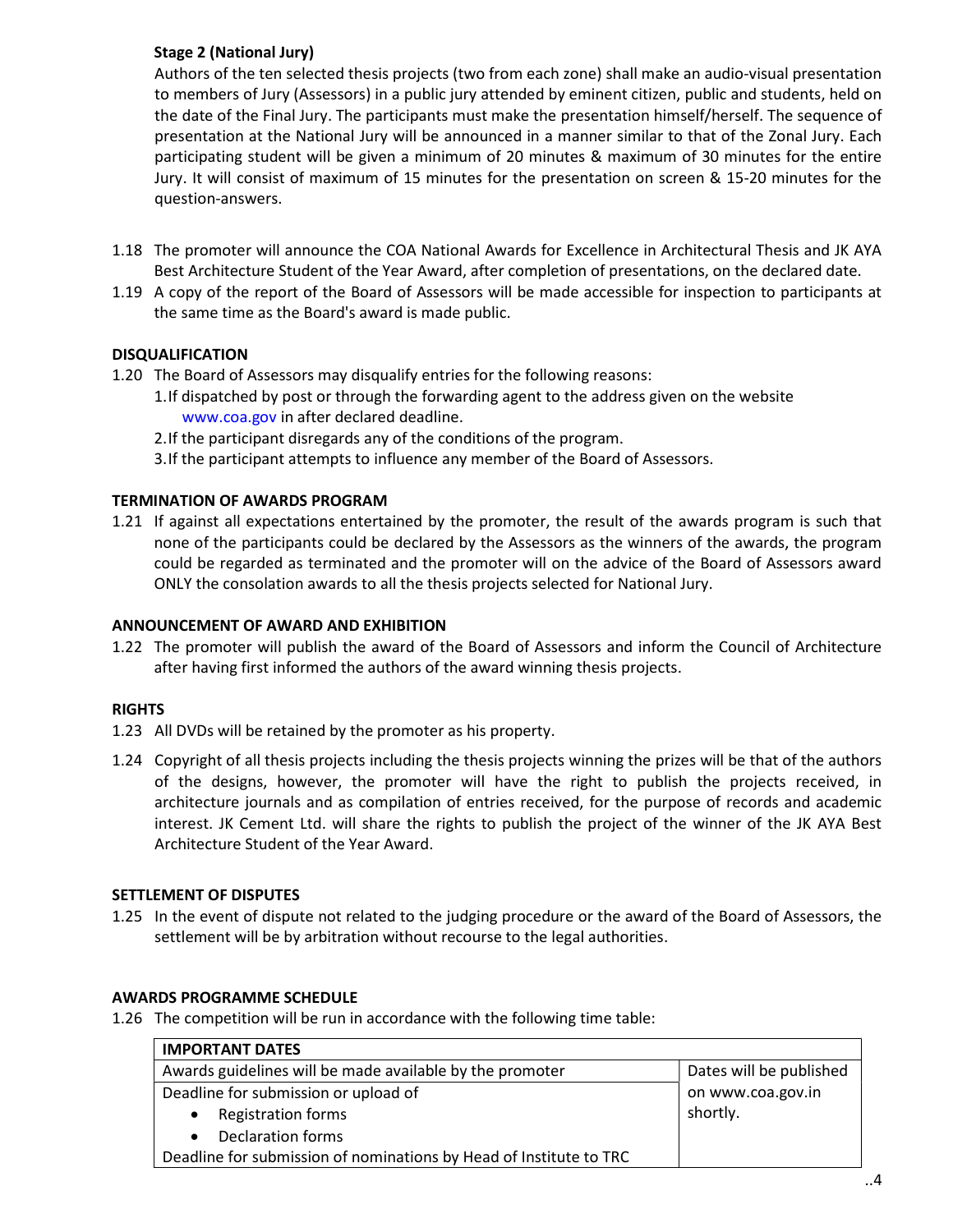| Allocation of code numbers to participants                               |  |
|--------------------------------------------------------------------------|--|
| Deadline for upload of Single PDF file containing all A2 sized           |  |
| sheets/panels (Min. 06 & Max. 10) comprising an entry                    |  |
| Deadline for upload of presentation                                      |  |
| Deadline for hard copy of Registration Form (in original) and DVDs to be |  |
| received at COA-TRC, Pune                                                |  |

| <b>JURY DATES</b>                                                        |                         |
|--------------------------------------------------------------------------|-------------------------|
| <b>Zonal Jury</b>                                                        | Dates will be published |
| Zonal Jury (Presentation by shortlisted participants)                    | on www.coa.gov.in       |
| Declaration of Zonal Awards                                              | shortly.                |
| <b>National Jury</b>                                                     |                         |
| Presentation by the 10 zonal winners                                     |                         |
| <b>Declaration of National Awards</b>                                    |                         |
| Declaration of JK AYA Best Architecture Students of The Year Award       |                         |
| Prize distribution of JK AYA Best Architecture Student of The Year Award |                         |

#### SUBMISSION FOR AWARDS

1.27 Submission to the promoter at COA-TRC Pune:

To be submitted at the time of registration (for receipt on or before the declared deadline) Envelope containing Forms as per 1.27.1 + DVD as per 1.27.2

1.27.1 A complete set of registration forms, in original, (Registration Form and Declaration Forms) duly filled in and completed in all respects.

#### 1.27.2 DVD (bearing a sticker provided by the promoter) adequately protected for handling and containing:

- 1 Scanned copies of the completed registration form and declaration forms.
- 2 Passport size photograph of the participant,
- 3 High resolution PDF files of drawing panels to be submitted.
- 4 Minimum four photographs of Models or 3D visualizations. (All the photographs and visualization shall be in jpg format at resolution of 300 DPI.)
- 5 Design brief: The participant should give a brief write up of the project in minimum 900 words to maximum 2000 words as a MS word file in Arial 12 points, double spacing in A4 portrait format. In the first section of approx. 300-600 words they should spell out the architectural concern of their project. In the next 300-600 words they may elaborate on the architectural and conceptual strategies to address the concerns stated above for their projects. In the last 300-600 words they may elaborate on the architectural language that they have achieved for their project.
- 6 AutoCAD / Photoshop / Corel Draw drawings: Drawings containing all finished plans, site plans, elevations, sections of the project in simple line drawings with line thicknesses (without render) in proper layers and purged files in AutoCAD format.
- 7 jpeg/pdf files: 3d views, conceptual drawings, model images, rendered plans, sections, elevations should be in Jpeg images/PDF format.
- 8 Power point presentation: A copy of the presentation to be made to the jury at the Zonal Jury and National Final Jury in ppt and pdf format.
- 9 Single PDF file containing all A2 sized sheets (minimum six but not more than ten) comprising the entry.

The submission (as per 1.27.1 + 1.27.2) should be sent at the following address: The Director,

Council of Architecture Training & Research Centre (COA-TRC), 2<sup>nd</sup> Floor, A-4(B), Abhimanshree, Off. Pashan Road, Pune - 411 008. Tel: 0-9764-000-352